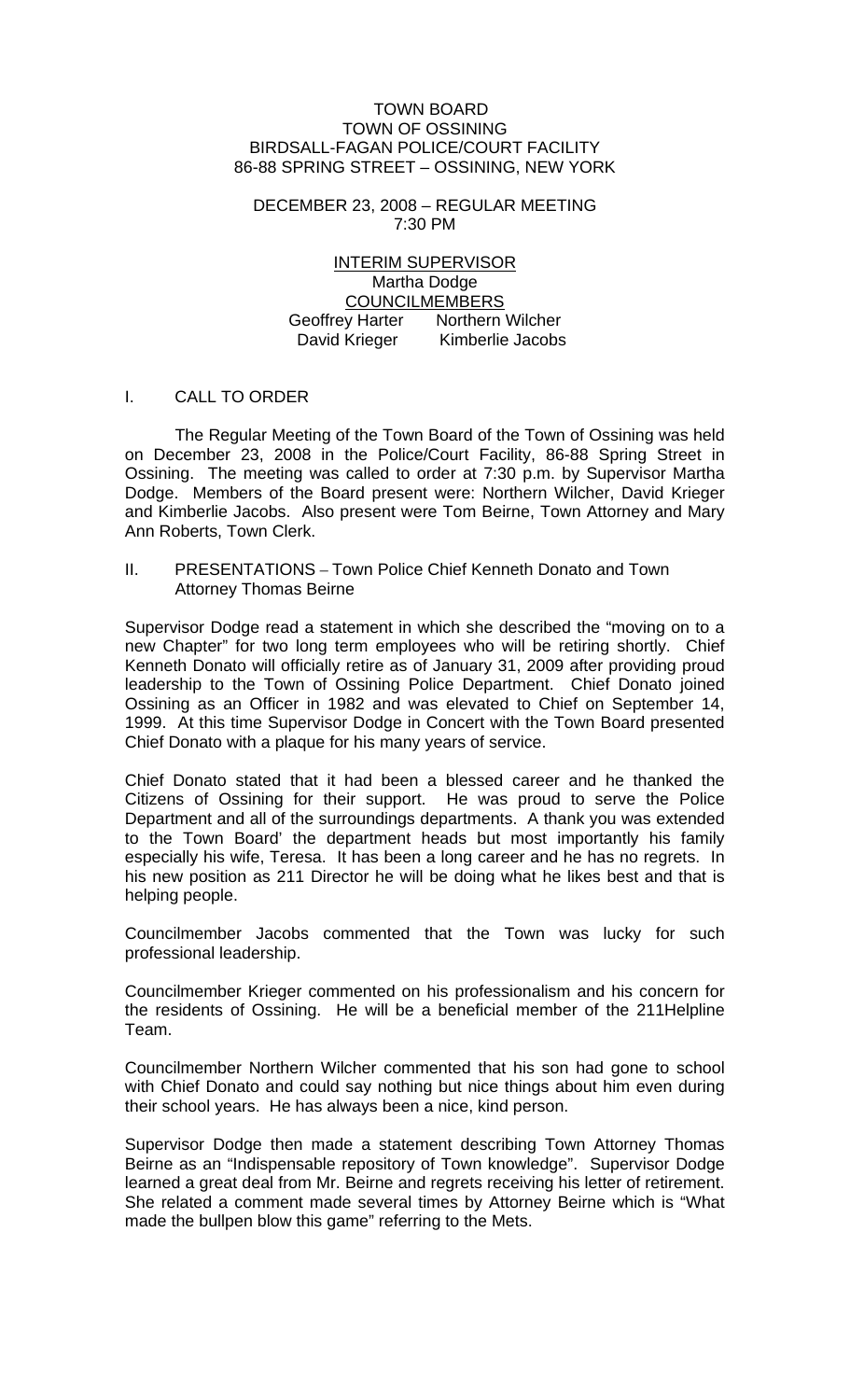Councilmember Jacobs related a story from her teenage son who gave raved reviews during a Mock Trial he participated in with Attorney Beirne.

Councilmember Wilcher thanked Mr. Beirne for all of his assistance and support while Mr. Wilcher has been on the Board. All of your help was very much appreciated.

Councilmember Krieger commented that he was pleased to work with Attorney Beirne and thanked him for his common sense approach of doing business.

At this time, Supervisor Dodge and the Town Board presented Attorney Beirne with a plaque. Mr. Beirne served as Town Attorney from 1976-1977 and most recently from June 10, 1998 until December 31, 2008. He has accumulated much knowledge.

Attorney Beirne thanked the Board and the Community for the pleasure and privilege of serving with this Board and the other before them particularly John Chervokas. The Town Board is a valuable group of people interested in serving the public interest. He never felt uncomfortable. He expressed his feeling regarding the extremely impressive department heads with their professionalism.

## III. ANNOUNCEMENTS

Councilmember David Krieger announced that the New York State Bar Association has established a Scholarship in the name of Charles Brient in the amount of \$5000. This is a Fellowship for Interns. The Ossining Public Library with sponsor a Jazz and Blues Concert on January 4, 2009 beginning at 3 p.m. in the Theater of the Library. A YOGA course will also be held beginning on January 9, 2009 and ending on March 27, 2009 from 8 a.m. – 8:45 a.m. at the Ossining Public Library.

Councilmember Kimberlie Jacobs announced a job opportunity in assisting with the 2010 Census. You can work up to 40 hours per week with hours being flexible. The pay is good and you are paid mileage. For further information please call 1-866-861-2010 or go on the website which is 2010CensusJobs.gov.

Supervisor Dodge announced that the Ossining Recreation brochure is available on the Village of Ossining Website as well as hard copies at the Ossining Public Library, Joseph G. Caputo Community Center and at 16 Croton Avenue.

## IV. BOARD RESOLUTIONS

## A. Approval of Minutes

Councilmember Krieger moved and it was seconded by Councilmember Wilcher that the following be approved:

 Resolved, that the Town Board of the Town of Ossining hereby approves the Minutes of the December 9, 2008 Regular Meeting as presented.

Motion Carried: Unanimously

## B. Approval of Voucher Detail Report

 Councilmember Krieger moved and it was seconded by Councilmember Jacobs that the following be approved:

 Resolved, that the Town Board of the Town of Ossining hereby approves the Voucher Detail Report dated December 23, 2008 in the amount of \$289,183.78.

Motion Carried: Unanimously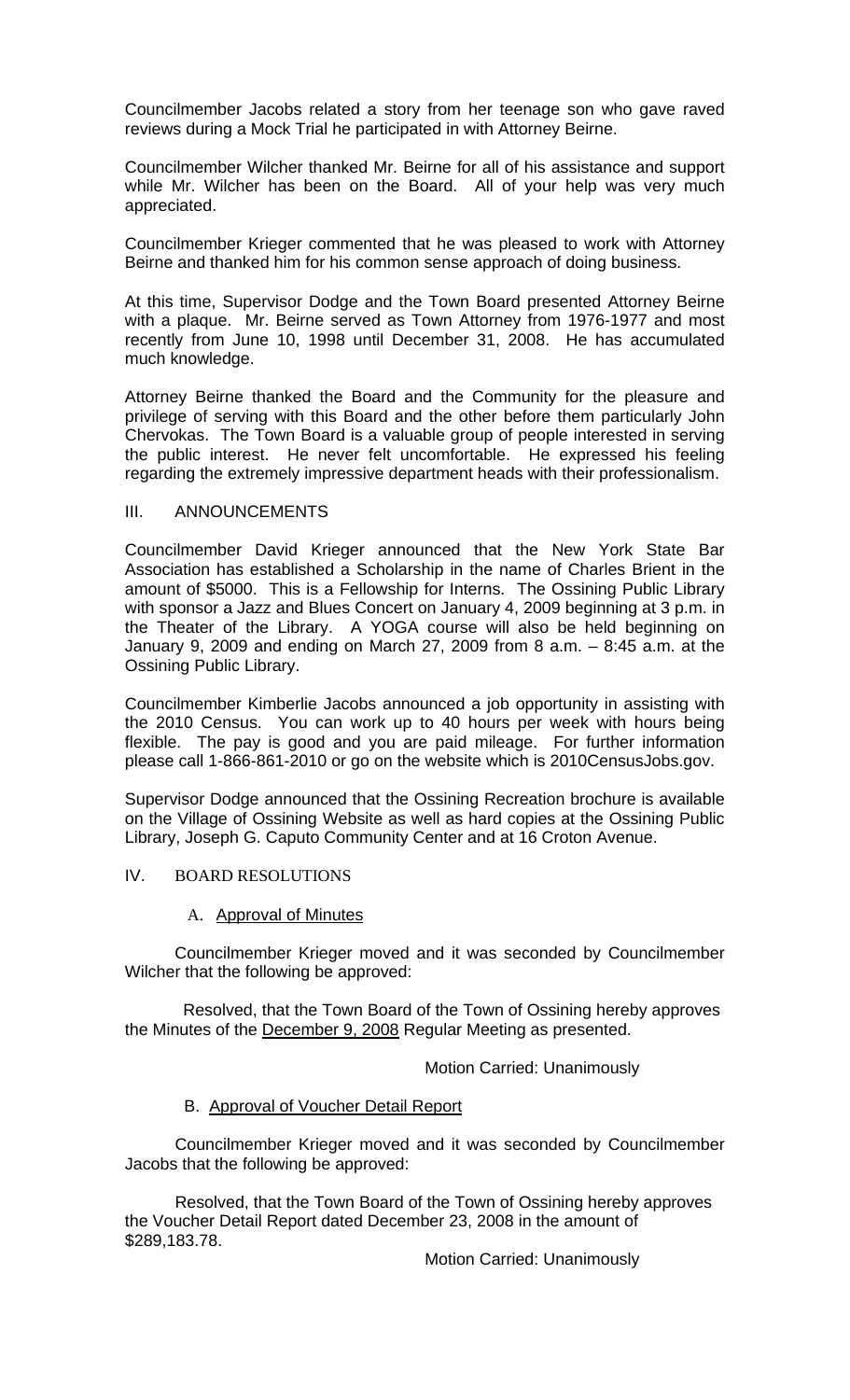## C . Intermunicipal Agreement – Ossining (Town and Village) and Briarcliff Manor NYS Department of State Local Government Efficiency Grant 2008-2009 Program Year - Local Government Efficiency Evaluation – Police, Public Works/Highway Feasibility Study

 Councilmember Jacobs moved and it was seconded by Councilmember Krieger that the following resolution be approved:

Resolved, that the Town Supervisor is hereby authorized to enter into an Intermunicipal Agreement with the Village of Ossining and the Village of Briarcliff Manor for the purpose of applying for a grant from the New York State Department of State-Local Government Efficiency Grant 2008-2009 Program Year.

Motion Carried: Unanimously

 D. Intermunicipal Agreement – Ossining (Town and Village) and Briarcliff Manor NYS Department of State Local Government Efficiency Grant 2008-2009 Program Year - Local Government Efficiency Evaluation – Police, Public Works/Highway Feasibility Study

 Councilmember Krieger moved and it was seconded by Councilmember Wilcher that the following resolution be approved:

Whereas, the Town of Ossining, the Village of Ossining and the Village of Briarcliff Manor have agreed to enter into an Intermunicipal Agreement to submit a co-application for the New York State Department of State Local Government Efficiency Grant 2009-2009 Program Year, said application shall be entitled Ossining (Town and Village) and Briarcliff Manor – Local Government Efficiency Evaluation – Police, Public Works/Highway Feasibility Study; and

Whereas, the purpose of said application is to investigate possible cost savings, efficiencies and opportunities that might be achieved through additional shared services among the neighboring municipalities; now therefore be it

Resolved, that the Town Board of the Town of Ossining hereby endorses the submission of a co-application by the Village of Ossining Village Manager Linda Cooper to the Local Government Efficiency Grant Program for the 2008-2009 program year, said grant application includes the Town and Village of Ossining and the Village of Briarcliff Manor; and it is further

Resolved, that the maximum amount of grant requested for all three coapplicants is \$26,000, the Town of Ossining share of the local required match shall be \$867.00.

Motion Carried: Unanimously

E. Intermunicipal Agreement – Town of Ossining and Town of New Castle– Emergency Ambulance Services and General Ambulance Services on Behalf of the Ossining Ambulance District

 Councilmember Krieger moved and it was seconded by Councilmember Jacobs that the following resolution be approved:

Whereas, Section 122-b of the General Municipal Law authorizes municipalities to join together to provide for emergency ambulance services, general ambulance services or a combination of such services for the purpose of providing pre-hospital emergency medical treatment or transporting the sick or injured persons to a hospital, clinic, or other place of treatment for such illness or injury; and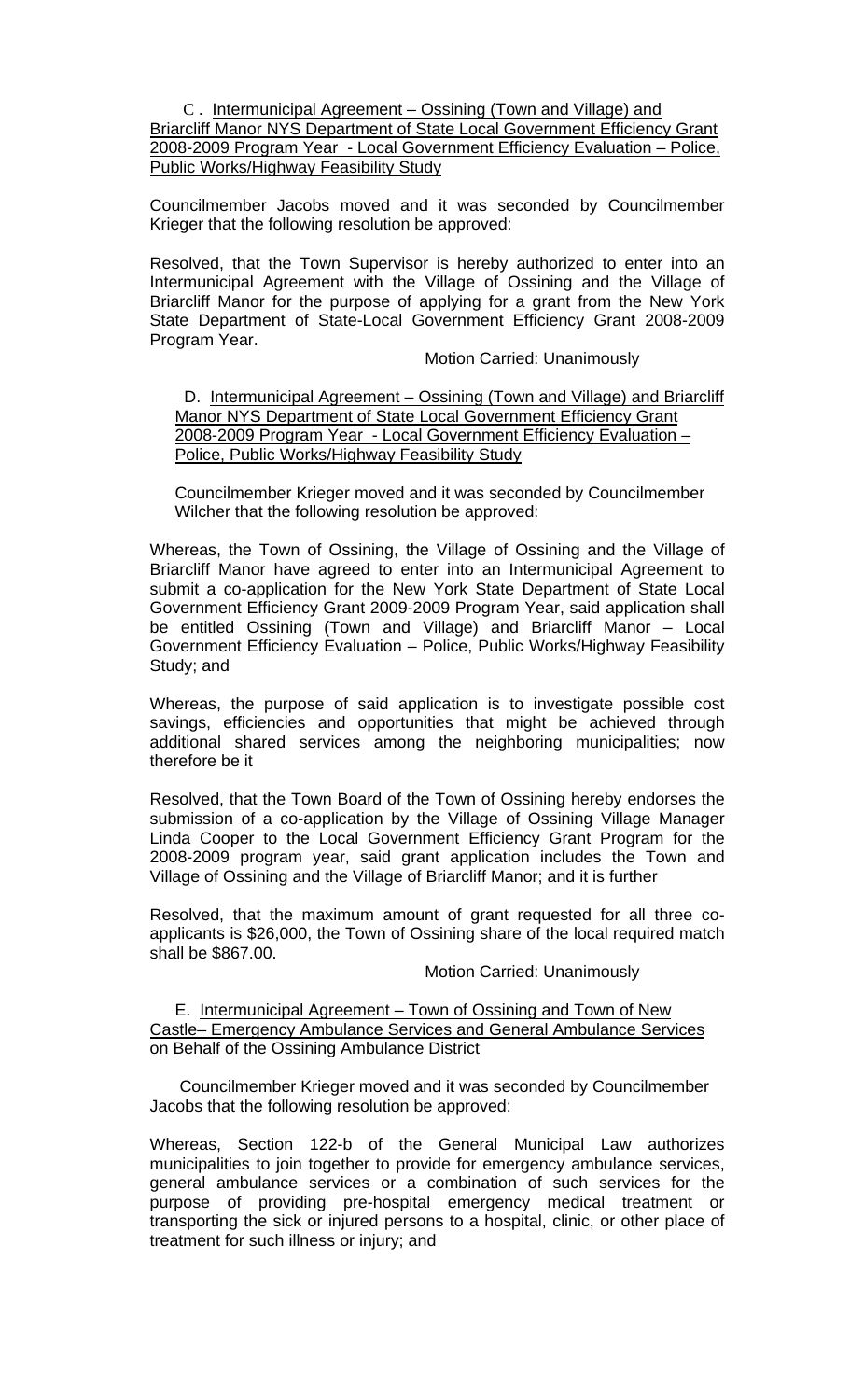Whereas, it is in the best interest of Ossining and New Castle to join in an inter-municipal cooperative agreement in regard to emergency ambulance and general ambulance services provided to residents of the two communities; and

Whereas, Article 5-G of the General Municipal Law allows local governmental units to make the most efficient use of their powers by enabling them to cooperate with other governmental units on the basis of mutual advantage and thereby to provide services and facilities in a manner and pursuant to forms of governmental organization that will accord best with geographic, economic, population, and other factors influencing the needs and development of local communities; now therefore be it

Resolved, that the Town Board of the Town of Ossining hereby authorizes the Town Supervisor to enter into an agreement with the Town of New Castle for Emergency Ambulance Services and General Ambulance Services on Behalf of the Ossining Ambulance District.

Motion Carried: Unanimously

F. Emergency Medical Transport Agreement -the Ossining Ambulance District and the Town of New Castle and the Ossining Volunteer Ambulance Corps, Inc (OVAC)

 Councilmember Krieger moved and it was seconded by Councilmember Wilcher that the following resolution be approved:

Whereas, OVAC has served the Village of Ossining, the Unincorporated Area of the Town of Ossining and the West End section of the Town of New Castle in the past and desires to continue to perform the services outlined herein for those communities, and

Whereas, the Ambulance District and New Castle are entering into an intermunicipal agreement for Emergency Medical Services, and

Whereas, the Ambulance District and New Castle (collectively, "the Participating Municipalities") have the authority to contract for the provision of emergency medical services within the municipal boundaries of the aboveidentified communities; now therefore be it

Resolved, that the Town Board of the Town of Ossining hereby authorizes the Ossining Ambulance District to enter into a collective agreement with the Town of New Castle and the Ossining Volunteer Ambulance Corps, Inc. (OVAC) for calendar year 2009 in accordance with the terms set forth in the agreement.

Motion Carried: Unanimously

## G. Change Order Authorization-Samstag Avenue Retaining Wall

 Councilmember Wilcher moved and it was seconded by Councilmember Krieger that the following resolution be approved:

Resolved, that the Town Board of the Town of Ossining hereby authorizes the Supervisor to sign the following change order with Abbott & Price, Inc. for the Samstag Avenue Retaining Wall project:

Install additional concrete, formwork, dowels, hand excavation as well as relocation of (1) residential water service valve/valve box and additional 18" concrete curb.

#### TOTAL \$9,983.10

Motion Carried: Unanimously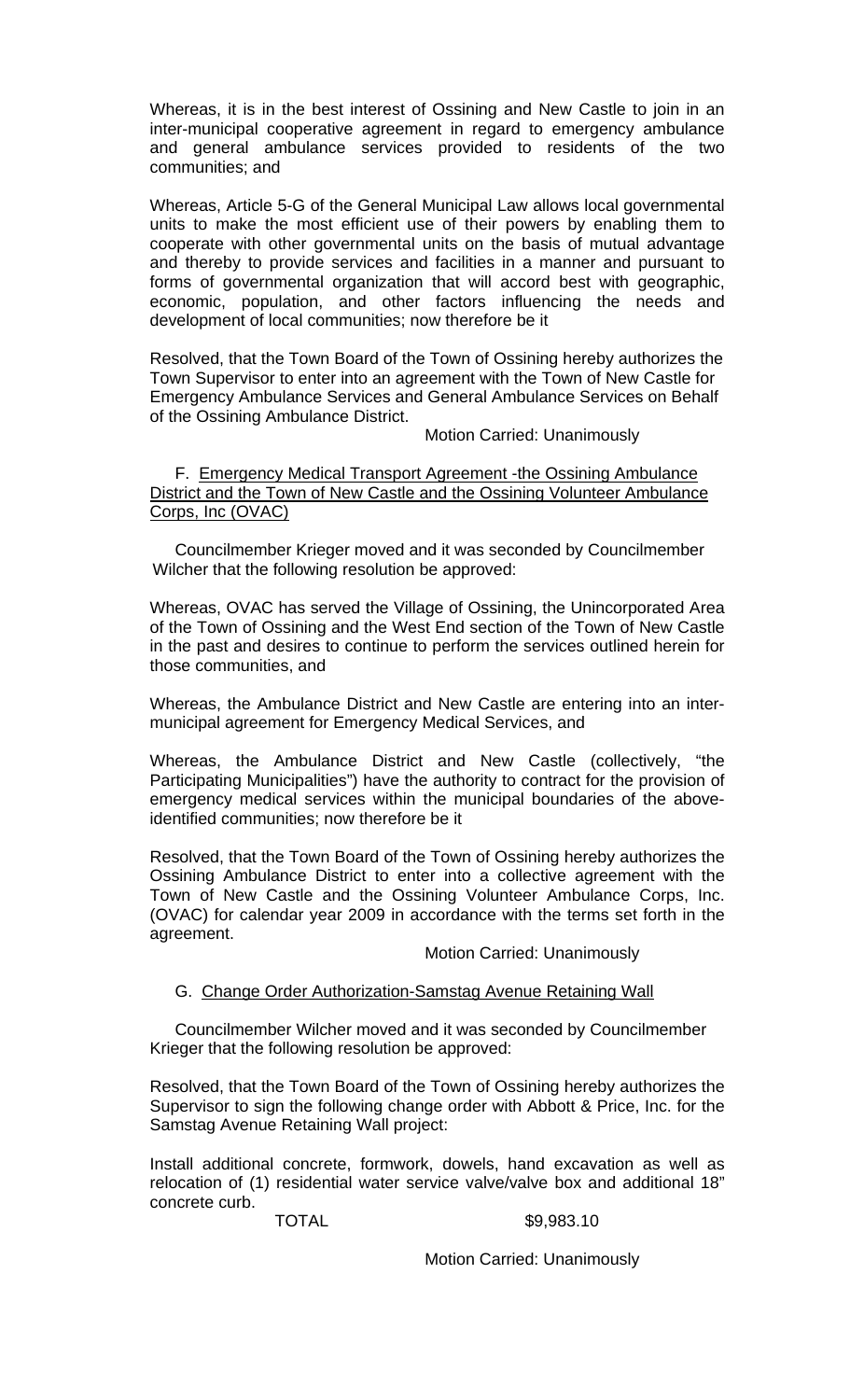# H. Termination - Parks Department - Seasonal Employee

 Councilmember Jacobs moved and it was seconded by Councilmember Wilcher that the following resolution be approved:

Resolved, that the Town Board of the Town of Ossining hereby terminates the following seasonal employees:

> Name **Effective Date** Dean Carretta 12/23/08 Louis Sutton 12/23/08

Motion Carried: Unanimously

I. Termination – Highway Department – Seasonal Employees

 Councilmember Jacobs moved and it was seconded by Councilmember Krieger that the following resolution be approved:

Resolved, that the Town Board of the Town of Ossining hereby terminates the following seasonal employees:

Name **Effective Date** Kelton Burnett, Jr. 12/19/08 Pasqualino Velardo 12/19/08

Motion Carried: Unanimously

## J. Resignation-Supervisor's Office-Intermediate Clerk

 Councilmember Krieger moved and it was seconded by Councilmember Wilcher that the following resolution be approved:

Resolved, that the Town Board of the Town of Ossining accepts, with regret, the resignation of Elisa Sciarabba from the part-time position of Intermediate Clerk in the Supervisor's Office effective December 19, 2008.

Motion Carried: Unanimously

## K. Retirement-Chief of Police

 Councilmember Krieger moved and it was seconded by Councilmember Jacobs that the following resolution be approved:

Resolved, that the Town Board of the Town of Ossining accepts, with regret, the retirement of Kenneth Donato as Police Chief effective January 31, 2009

Motion Carried: Unanimously

## L. Retirement-Town of Attorney

 Councilmember Krieger moved and it was seconded by Councilmember Wilcher that the following resolution be approved:

Resolved, that the Town Board of the Town of Ossining accepts, with regret, the retirement of Thomas R. Beirne as Town Attorney, effective December 31, 2008.

Motion Carried: Unanimously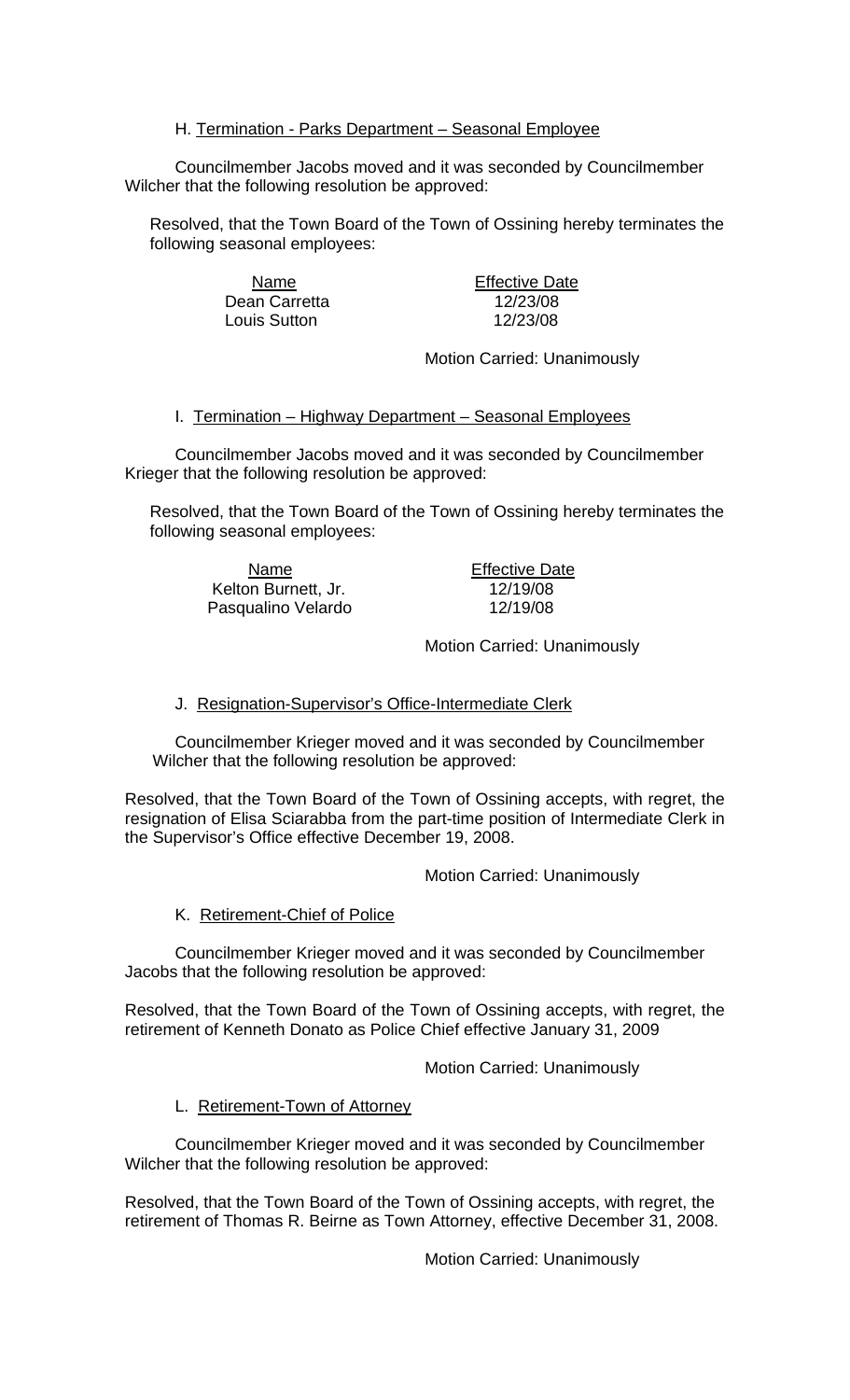## M. Police Department – Disability Retirement

Councilmember Jacobs moved and it was seconded by Councilmember Krieger that the following resolution be approved:

WHEREAS, the Town of Ossining was advised by letter dated December 17, 2008 that Town employee Jordan Fields has been granted a disability retirement by the New York State and Local Retirement System and;

WHEREAS, the Town has been directed by the Retirement System to remove Mr. Fields from the Town payroll;

NOW, THEREFORE, BE IT RESOLVED, the Town Board hereby ratifies and approves the removal of Jordan Fields from the payroll of the Town effective at the close of business on December 25, 2008.

## Motion Carried: Unanimously

# N. Agreement-Westchester County-Enhanced 911 System

 Councilmember Jacobs moved and it was seconded by Councilmember Krieger that the following resolution be approved:

Resolved, that the Town Board of the Town of Ossining hereby authorizes the Supervisor to sign an agreement with Westchester County to participate in the enhanced 911 program for the period July 11, 2008 through July 10, 2013.

## Motion Carried: Unanimously

## O. Agreement-Northern Tier Transfer Station for Commingled Recyclable Goods and Organic Yard Waste

 Councilmember Krieger moved and it was seconded by Councilmember Jacobs that the following resolution be approved:

Resolved, that the Town Board of the Town of Ossining hereby authorizes the Supervisor to sign an agreement with the Northern Tier communities for a shared Commingled Recyclable Goods and Organic Yard Waste transfer station on Roa Hook Road in the Town of Cortlandt. The term of this agreement shall be for five years and the cost to the Town of Ossining shall be \$500 per month for the lease of the property and a tipping fee of \$16.97 per ton for leaves and yard waste brought to the site. Costs shall be adjusted to inflation as necessary.

## Motion Carried: Unanimously

# P. Parkland Dedication – Engel Park/Ossining Boat & Canoe Club

 Councilmember Krieger moved and it was seconded by Councilmember Wilcher that the following resolution be approved:

 Whereas, the Town of Ossining has in the past acquired various parcels of property on the Hudson River and devoted those parcels to park and recreation purposes, including Engel Park and the Ossining Boat and Canoe Club; and

 Whereas, the Tax Map of the Town of Ossining has recently been amended to incorporate in one tax parcel, known as Section 97.06, Block 1, Lot 19.1, the various such parcels acquired over the years and dedicated to park and recreation use by the Town of Ossining; and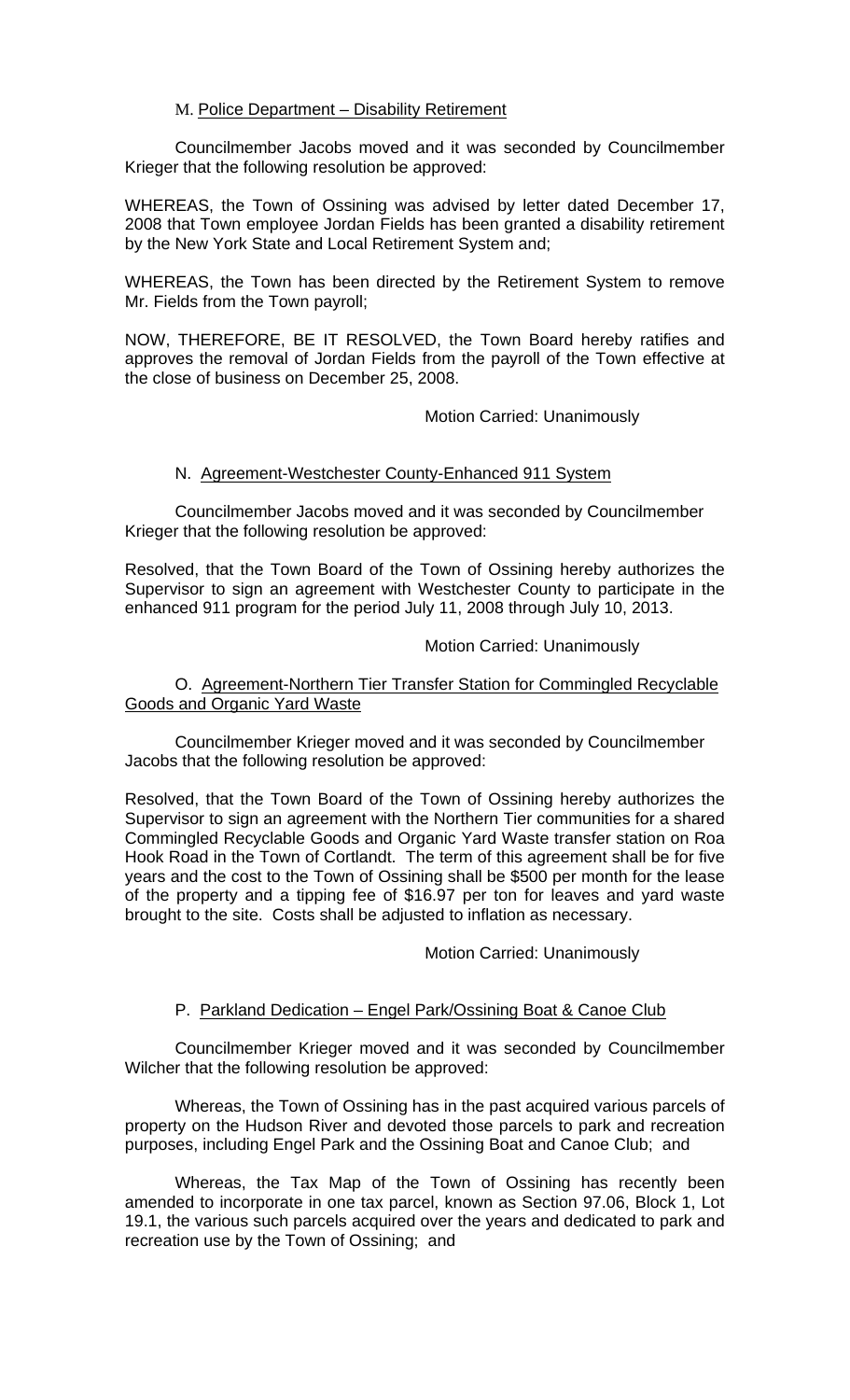Whereas, the Town wishes to confirm the boundaries of its park and recreation land and improvements and further confirm the permanent dedication of such land and improvements as parkland not subject to sale, alienation or use for any purposes other than public use; Now, therefore, be it

 Resolved, that the real property known and designated on the Tax Map of the Town of Ossining as Section 97.06, Block 1, Lot 19.1 is, has been and will always be parkland for the enjoyment and recreation of the public, not to be devoted to any other use or purpose whatsoever.

## Motion Carried: Unanimously

## Q. Waterview Subdivision

 Councilmember Jacobs moved and it was seconded by Councilmember Krieger that the following resolution be approved:

 Whereas, the Town has been advised by it's Engineering Consultant that work remains to be performed at the Waterview Subdivision in order to allow official dedication of improvements serving the final phase of the said subdivision; and

 Whereas, the Town is in possession of an escrow account funded by the developer in the amount of \$5,000.00 for the purpose of insuring the completion and dedication of improvements necessary for the subdivision; and

 Whereas, the above-referenced escrow funds have been on hand for an extended period of time while the developer has failed to complete the necessary work; and

 Whereas, the Town has obtained a proposal from Thomas C. Merritts Land Surveyors to complete survey work which is necessary for official dedication at a cost of \$5,000.00; Now, therefore, be it

 Resolved that the Supervisor be, and she is hereby, authorized to pay over the aforementioned escrow funds for completion of the necessary work, provided the developer has, in the opinion of the Town Attorney, been appropriately notified and deemed to have waived any claim it might have to the said funds.

Motion Carried: Unanimously

# V. CORRESPONDENCE TO BE RECEIVED AND FILED

Councilmember Jacobs moved and it was seconded by Councilmember Krieger that the following correspondence be received and filed.

1. Helicopter Schedule for October, 2008 from G.E.

Motion Carried: Unanimously

## VI. VISITOR RECOGNITION

Peter Tripodi, Quail Hollow Road, questioned what the water rate for 2009 would be? Supervisor Dodge stated that there had been no official notification from the Village. Mr. Tripodi further stated that the price of Recreation Cards was increasing to \$4 for Village residents and \$25 for Town residents. Health Care for part time individuals should be eliminated as it has risen from \$2400 to \$6000. Merry Christmas!